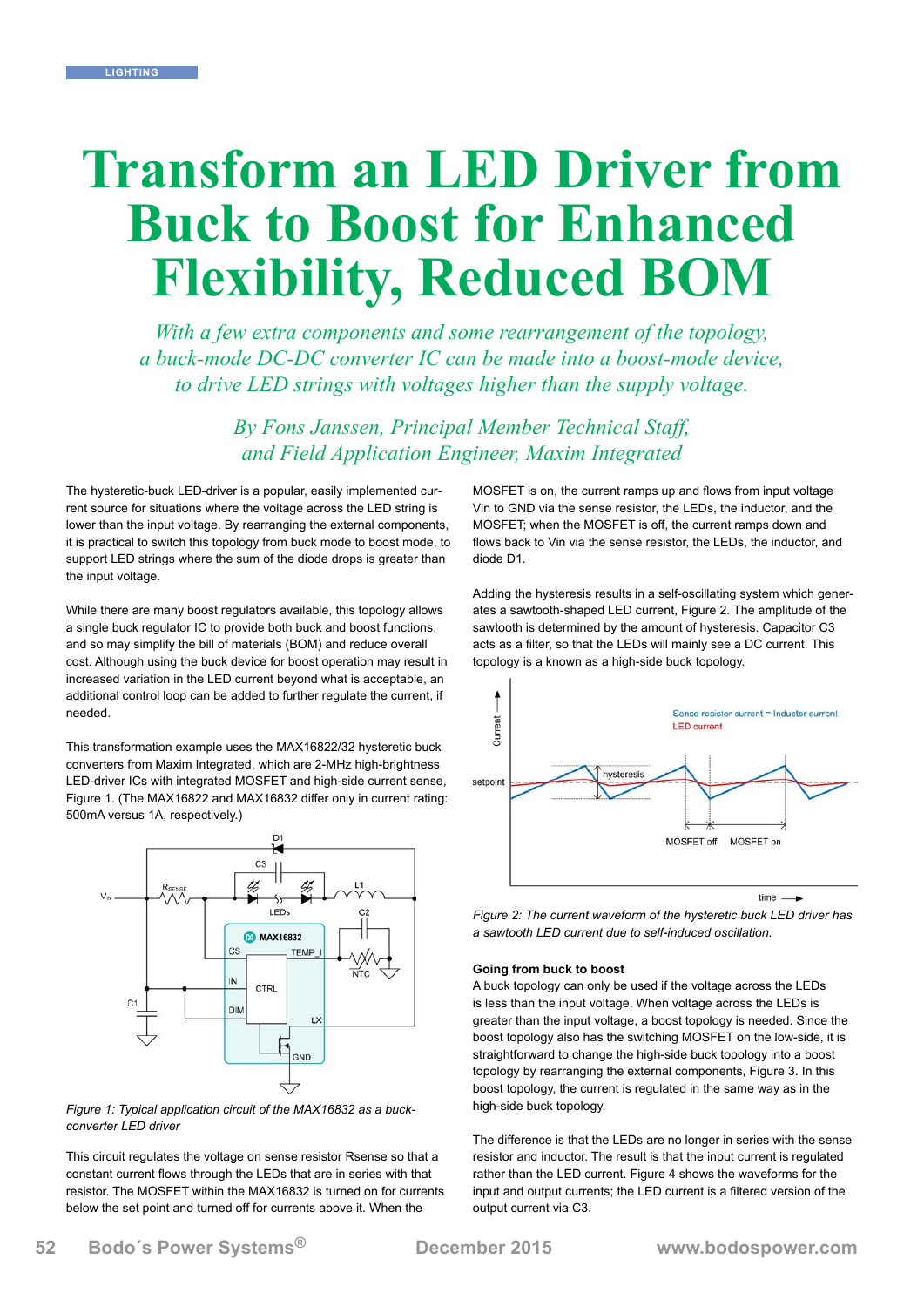The result of this arrangement is that the LED current will depend not only on the regulated input current (IIN), but also on input voltage (VIN), output voltage (VLED), and the efficiency (η) of the converter:



**LED current-control loop minimizes variations** *Figure 3: Change topology from high-side buck to boost just requires some rearrangement of the external components.*

![](_page_1_Figure_4.jpeg)

 $T_{\rm eff}$  correctly configure the boost circuit, sense resistor  $T_{\rm eff}$  shown so that the maximum maximum maximum maximum maximum maximum maximum maximum maximum maximum maximum maximum maximum maximum maximum maximum max current is regulated rather than the LED current, as shown by the waveforms for the input and output currents. *Figure 4: When configured as a hysteretic boost LED driver, the input* 

If the resulting variation in the LED current is greater than acceptable, an extra circuit based on the MAX8515 (a wide-Input, 0.6V shunt The additional sense response to a sense response to a sense response to a sense restrict the sense results to regulator for isolated DC-to-DC converters) can be added to regulate the LED current, Figure 5.

![](_page_1_Figure_7.jpeg)

*Figure 5: An additional circuit based on the MAX8515 shunt regulator can be used to improve LED current regulation, if needed.*

The MAX8515 acts as an error amplifier and compares feedback voltage VFB to an internal reference voltage of 0.6V. VFB is directly proportional to the LED current, with VFB = R2 × ILED. Since the output of the amplifier can sink current from the TEMP\_I pin but cannot source current, a small constant current is sourced by the TEMP\_I pin itself.

![](_page_1_Picture_10.jpeg)

The difference between both currents is integrated by capacitor C2. If the MAX8515 sinks more current than the TEMP\_I pin sources, the voltage decreases; the reverse is true as well. The set point for the input current IIN is proportional to this voltage, Figure 6. Therefore, if VFB is smaller than the 0.6V reference, no current will be sunk and the voltage on TEMP\_I increases. This, in turn, will increase the input power, and therefore the LED current and VFB. If VFB is greater than the reference, the voltage on TEMP\_I will be pulled lower in order to reduce the LED current.

![](_page_1_Figure_12.jpeg)

*Figure 6: The MAX8515 manages the sinking and sourcing, as seen in the relation between voltage on TEMP\_I and input-current set point.*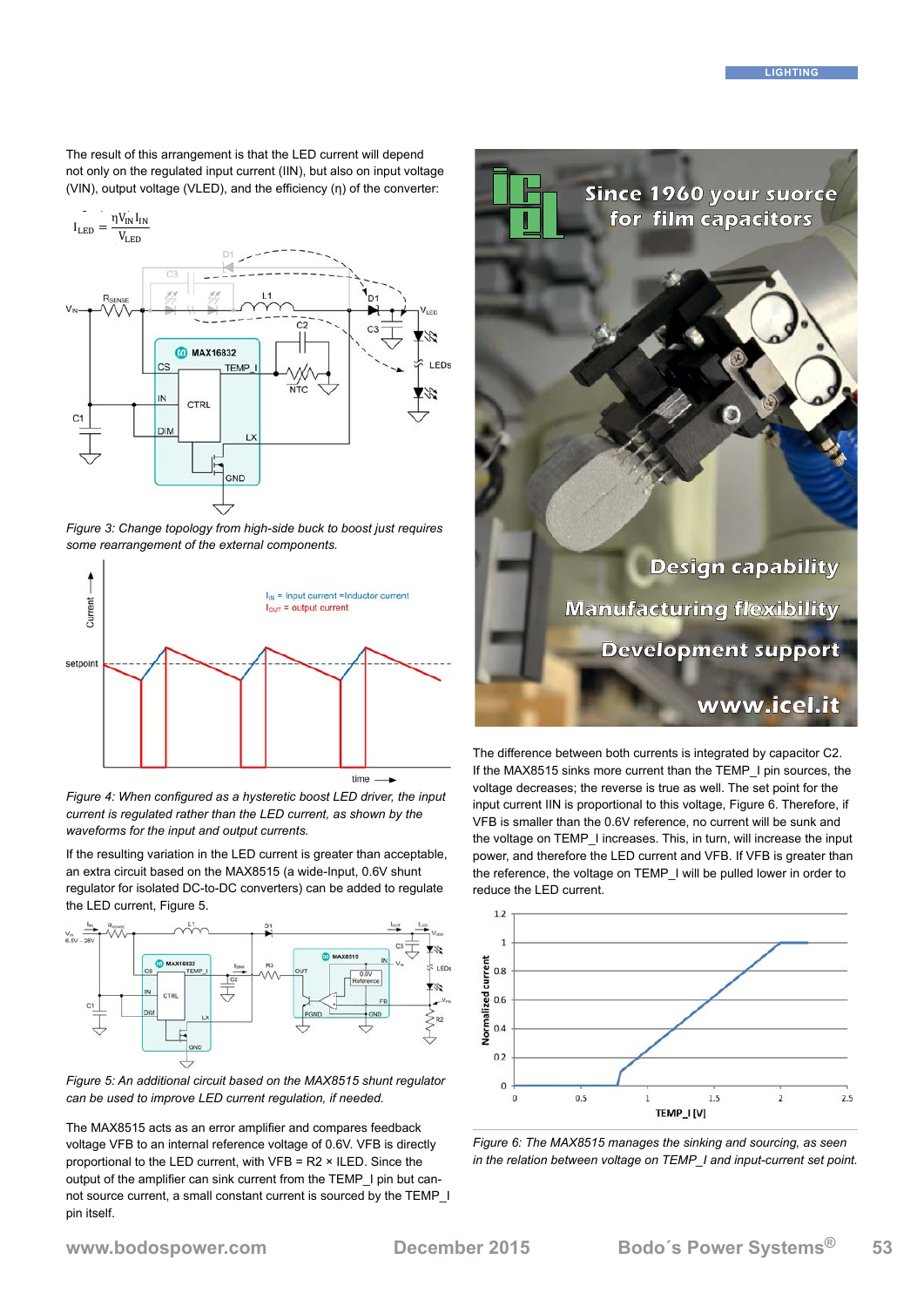#### LED current-control loop minimizes variations LED current-control loop minimizes variations

These parameters apply to the control loop used to regulate the LED current, Figure 7:

The 0.6V reference voltage of the MAX8515 is the input for the control loop; **LED current-control current**  $\text{loop:}$ Figure 6: The Government and sourcing and sinking and sourcing and sourcing, and  $\frac{1}{2}$ 

 $V_{FB}$  is the output and is directly proportional to the LED current, with  $I_{LED} = V_{FB} / R2;$ 

'LED Tiv FB' 'NA'.<br>G1 is the gain of the MAX8515 and resistor R2 (note that the gain of MAX8515 is actually negative due to the inverting action of the NPN transistor; this is compensated by swapping the plus and minus signs on the adder); G1 is the gain of the MAX8515 and resistor R2 (note that to  $\alpha$  is the  $\alpha$  is the Max and resistor  $\alpha$  is actually negative due to  $\alpha$  and  $\alpha$  interests of  $\alpha$ on the accer); this is compensated by swapping the plus and minus signs on  $\mathbb{R}$  and minus signs on  $\mathbb{R}$  and minus signs on  $\mathbb{R}$  and minus signs on  $\mathbb{R}$  and minus signs on  $\mathbb{R}$  and minus signs on  $\mathbb{R$ 

Capacitor C2 is the integrator while G2 is the gain between the  $\frac{1}{2}$ TEMP\_I voltage and the feedback voltage.

This control loop will regulate VFB to 0.6V:

$$
I_{LED} = \frac{0.6V}{R2}
$$

To correctly configure the boost circuit, sense resistor RSENSE should be chosen so that the maximum input current is slightly higher than needed. The extra control loop will then reduce the input current to get the correct LED-current value. The value of this resistor can be calculated as follows:

$$
R_{\rm sense} < \frac{\eta V_{\rm IN} 200 mV}{I_{\rm LED} V_{\rm LED}}
$$

The additional sense resistor R2 can be calculated by:

 $R_2 = \frac{0.6V}{I_{LED}}$ 

## **Overvoltage protection also needed**

A LED normally fails as a short circuit, thus lowering the output volt-<br>
(600m age. If the output voltage remains higher than the input voltage, the output capacitor C3 to a value of the operation of the IC, and cause it to fail. circuit will continue to function correctly. However, if the LED fails by  $0.05 \times 91 \times 200$  mV becoming a high impedance (open circuit) rather than a short circuit, the output current will charge the output capacitor C3 to a value be-<br>so a value of 300mΩ was converted the 100mg will slowe it to 500mg. yond the operating range of the IC, and cause it to fail. threshold, which is chosen to be within the operating range of the converter.

![](_page_2_Figure_15.jpeg)

 $\frac{1}{2}$  for  $\frac{1}{2}$  from a the from book  $\frac{1}{2}$  in the store to be around  $\frac{1}{2}$  from a to be around 95%. *taining the feedback voltage VFB at 0.6V.* 

![](_page_2_Figure_18.jpeg)

circuit, thus allowing C3 to become charged beyond the maximum  $I$ ating of the rC. *rating of the IC.*

reaches its turn-on threshold, Q2 will pull down the DIM pin on the converter. This will automatically stop the converter from switching and the output voltage will slowly drop until Q2 is turned off. The cycle will repeat so that the output voltage will vary around the overvoltage threshold, which is chosen to be within the operating range of the converter.

| Reference       | Without LED current<br>regulation | With LED current<br>regulation |
|-----------------|-----------------------------------|--------------------------------|
| L1              | 100 <sub>µ</sub> H                | 100 <sub>µ</sub> H             |
| $R_{\sf SENSE}$ | $470m\Omega$                      | $300 \text{m}\Omega$           |
| R <sub>2</sub>  | N.A.                              | $3\Omega$                      |
| R <sub>3</sub>  | N.A.                              | $27k\Omega$                    |
| C1, C2          | 1µF                               | 1uF                            |
| C <sub>3</sub>  | $10\mu F$                         | $10\mu F$                      |
|                 |                                   |                                |

*Table 1: key component values* 

# put current is slightly higher **Measurements confirm, extend analysis**

ien reduce the input current To verify the buck/boost analysis and assess overall performance, two value of this resistor can be circuits were built and tested, one with the extra LED current regulation and one without it. The circuits were designed to drive eight LEDs (≈24V) at 200 mA from a 12-V input. The efficiency was estimated to be around 95%. value of allo redicted output of the converter from such and the collect, one will allow drop the output voltage

alculated by:  $\frac{1}{25}$  With the output at 4.8W (24V × 200mA), input power was 4.8 W/0.95 ≈ 5.05 W. Using a 12-V power supply, the input current should be **Measurements confirm, extend analysis** regulated to 5.05W/12V ≈ 421 mA, which results in a 470-mΩ value for the sense resistor  $(200 \text{mV}/421 \text{mA})$ .

For the circuit with regulation of the LED current, R2 needs to be  $3Ω$ (600mV/200mA). To extend the input voltage down to 8V, the sense supply, the input current should be regulated to 5.05W/12V ≈ 421 mA, which results in a 470-mΩ value than the input voltage, the eresistor should meet the following condition:

$$
R_{\text{sense}} < \frac{0.95 \times 8V \times 200 \text{mV}}{200 \text{mA} \times 24V} = 317 \text{mA}
$$

so a value of 300mΩ was chosen.

![](_page_2_Figure_29.jpeg)

 $\overleftrightarrow{\phantom{a}}$   $\overleftrightarrow{\phantom{a}}$   $\overleftrightarrow{\phantom{a}}$  Figure 9: LED current versus input voltage with (red) and without *(blue) additional regulation shows the output current's sensitivity to* 

> To demonstrate the added value of the LED current regulation, the LED current was recorded for an input voltage range of 8V up to 16V for both circuits, Figure 9. It is clear is that for the circuit without LED current regulation, the LED current is only at its 200-mA target value